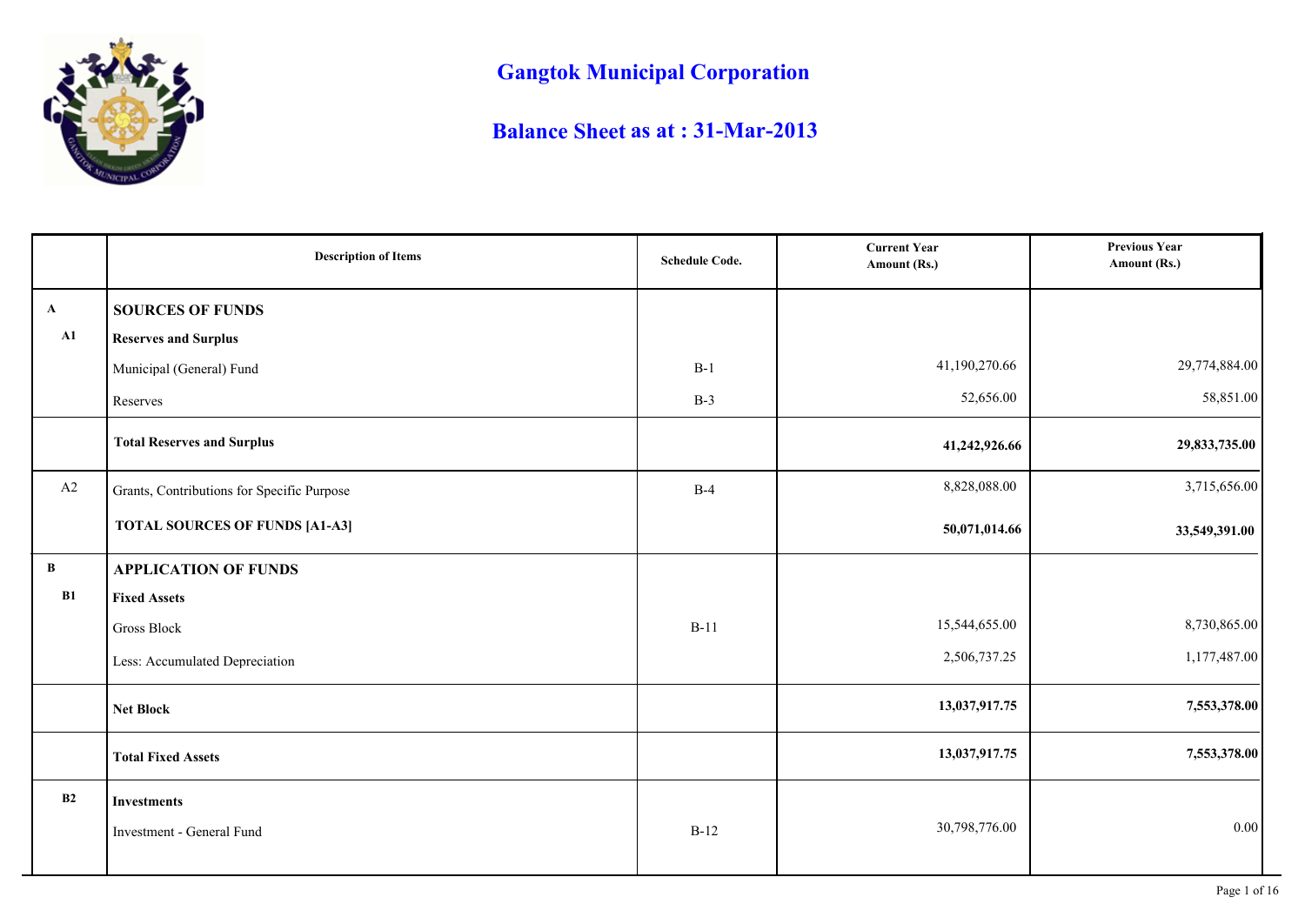|       | <b>Description of Items</b>                     | <b>Schedule Code.</b> | <b>Current Year</b><br>Amount (Rs.) | <b>Previous Year</b><br>Amount (Rs.) |
|-------|-------------------------------------------------|-----------------------|-------------------------------------|--------------------------------------|
|       | <b>Total Investments</b>                        |                       | 30,798,776.00                       | 0.00                                 |
| B3    | Current assets, loans & advances                |                       |                                     |                                      |
|       | Sundry Debtors (Receivables)                    | $B-15$                | 3,988,760.00                        | 467,000.00                           |
|       | Prepaid expenses                                | $B-16$                | 100,000.00                          | 118,000.00                           |
|       | Cash and Bank Balances                          | $B-17$                | 12,036,587.96                       | 31,416,016.00                        |
|       | Loans, advances and deposits                    | $B-18$                | 711,500.00                          | 913,340.00                           |
|       | <b>Total Current Assets</b>                     |                       | 16,836,847.96                       | 32,914,356.00                        |
| B4    | <b>Current Liabilities and Provisions</b>       |                       |                                     |                                      |
|       | Deposits received                               | $B-7$                 | 1,021,249.00                        | 4,556,748.00                         |
|       | Other liabilities (Sundry Creditors)            | $B-9$                 | 9,377,175.05                        | 2,064,047.00                         |
|       | Provisions                                      | $B-10$                | 204,103.00                          | 297,548.00                           |
|       | <b>Total Current Liabilities</b>                |                       | 10,602,527.05                       | 6,918,343.00                         |
| $B-5$ | Net Current Assets (B3-B4)                      |                       | 6,234,320.91                        | 25,996,013.00                        |
|       | Total TOTAL APPLICATION OF FUNDS [B1+B2+B5+C+D] |                       | 50,071,014.66                       | 33,549,391.00                        |
|       |                                                 |                       |                                     |                                      |
|       |                                                 |                       |                                     |                                      |
|       |                                                 |                       |                                     |                                      |
|       |                                                 |                       |                                     |                                      |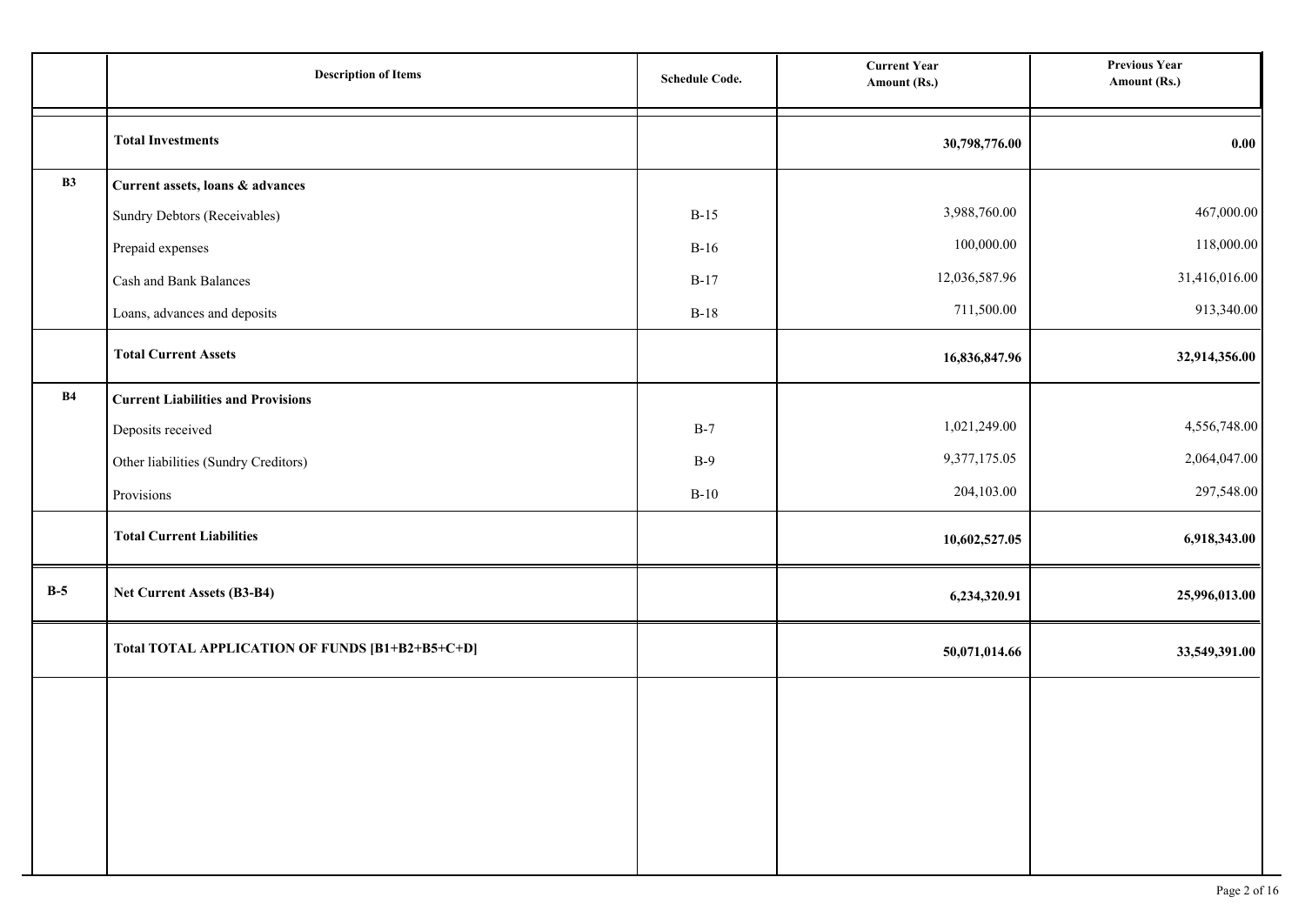## **Municipal Finance Officer**

**Drawing & Disbursement Officer Commissioner**

Place : Gangtok

Dated:

## **Schedule B-1 Municipal (General) Fund**

| Account<br>Code | <b>Particulars</b>                                   | <b>Opening Balance</b><br>as per the last account<br>(Rs.) | <b>Additions during</b><br>the year (Rs.) | <b>Total</b><br>(Rs.) | Deductions during the<br>year (Rs.) | Balance at the end of<br>the current year (Rs.) |
|-----------------|------------------------------------------------------|------------------------------------------------------------|-------------------------------------------|-----------------------|-------------------------------------|-------------------------------------------------|
| 3101001         | Municipal Fund - Previous Year Closing Balance       | 29,774,884.00                                              | 0.00                                      | 29,774,884.00         | 1,348,512.00                        | 28,426,372.00                                   |
| 3101003         | Municipal Fund - Current Year Closing Balance        | 0.00                                                       | 908,010.00                                | 908,010.00            | 1,059,282.00                        | (151,272.00)                                    |
| 3109000         | Excess of Income over Expenditure - Year end Surplus | 0.00                                                       | 57,098,909.45                             | 57,098,909.45         | 44, 183, 738. 79                    | 12,915,170.66                                   |
|                 |                                                      | 29,774,884.00                                              | 58,006,919.45                             | 87,781,803.45         | 46,591,532.79                       | 41,190,270.66                                   |

## **Schedule B-3 Reserves**

| Account<br>Code | <b>Particulars</b>                                 | <b>Opening Balance</b><br>as per the last account<br>(Rs.) | <b>Additions during</b><br>the year (Rs.) | Total<br>(Rs.) | Deductions during the<br>year(Rs.) | Balance at the end of<br>the current year (Rs.) |
|-----------------|----------------------------------------------------|------------------------------------------------------------|-------------------------------------------|----------------|------------------------------------|-------------------------------------------------|
| 3121101         | Capital Reserve - Fixed Assets against Grant Funds | 58,851.00                                                  | 0.00                                      | 58,851.00      | 6,195.00                           | 52,656.00                                       |
|                 |                                                    | 58,851.00                                                  | 0.00                                      | 58,851.00      | 6.195.00                           | 52,656.00                                       |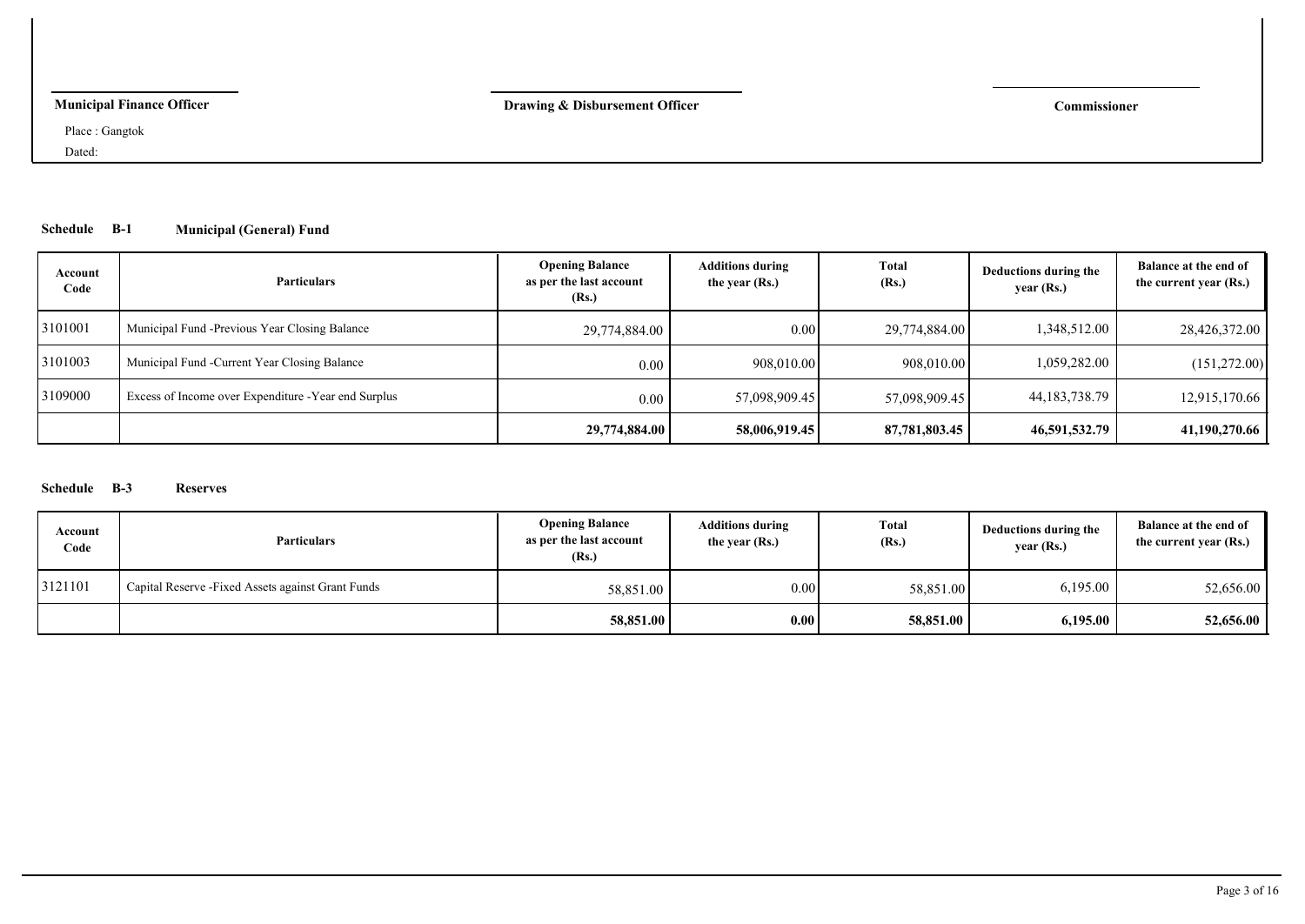| <b>Particulars</b>                                                                             | <b>Grants From</b><br><b>Central Goverment</b> | <b>Grants From State</b><br>Goverment | <b>Grants From</b><br>Other<br>Goverment<br><b>Agencies</b> | <b>Grants From</b><br><b>Financial Institutions</b> | <b>Grants From</b><br><b>Welfare Bodies</b> | <b>Grants</b><br><b>From International</b><br>Organizations | <b>Others</b> |
|------------------------------------------------------------------------------------------------|------------------------------------------------|---------------------------------------|-------------------------------------------------------------|-----------------------------------------------------|---------------------------------------------|-------------------------------------------------------------|---------------|
| (a) Opening Balance                                                                            | 2,984,456.00                                   | 731,200.00                            | 0.00                                                        | 0.00                                                | 0.00                                        | 0.00                                                        | 0.00          |
| (b)Grant movement during the year                                                              |                                                |                                       |                                                             |                                                     |                                             |                                                             |               |
| Central Government -13 th Finance<br>Commission(3201003)                                       | 1,679,097.00                                   | 0.00                                  | 0.00                                                        | 0.00                                                | 0.00                                        | 0.00                                                        | 0.00          |
| <b>Central Government</b><br>-SJSRY(3201009)                                                   | (540, 280.00)                                  | 0.00                                  | 0.00                                                        | 0.00                                                | 0.00                                        | 0.00                                                        | 0.00          |
| Central Government -National<br>Rural Health Mission(3201013)                                  | 6,000.00                                       | 0.00                                  | 0.00                                                        | 0.00                                                | 0.00                                        | 0.00                                                        | 0.00          |
| Central Government -Other<br>Miscellaneous Grants(3201014)                                     | 42,520.00                                      | 0.00                                  | 0.00                                                        | 0.00                                                | 0.00                                        | 0.00                                                        | 0.00          |
| State Government -JNNURM -<br>BSUP(3202003)                                                    | 0.00                                           | 1,749,371.00                          | 0.00                                                        | 0.00                                                | 0.00                                        | 0.00                                                        | 0.00          |
| State Government -Land Revenue<br>& Disaster Management (3202005)                              | 0.00                                           | 323,905.00                            | 0.00                                                        | 0.00                                                | 0.00                                        | 0.00                                                        | 0.00          |
| <b>State Government</b><br>$-Others(3202008)$                                                  | 0.00                                           | 1,251,819.00                          | 0.00                                                        | 0.00                                                | 0.00                                        | 0.00                                                        | 0.00          |
| <b>Financial Institutions</b><br>-Consolidated Grants from<br>Financial Institutions (3204000) | 0.00                                           | 0.00                                  | 0.00                                                        | 600,000.00                                          | 0.00                                        | 0.00                                                        | 0.00          |
| Total Grant During the Year (b)                                                                | 1,187,337.00                                   | 3,325,095.00                          | 0.00                                                        | 600,000.00                                          | 0.00                                        | 0.00                                                        | 0.00          |
| Total (a+b)                                                                                    | 4,171,793.00                                   | 4,056,295.00                          | 0.00                                                        | 600,000.00                                          | 0.00                                        | 0.00                                                        | 0.00          |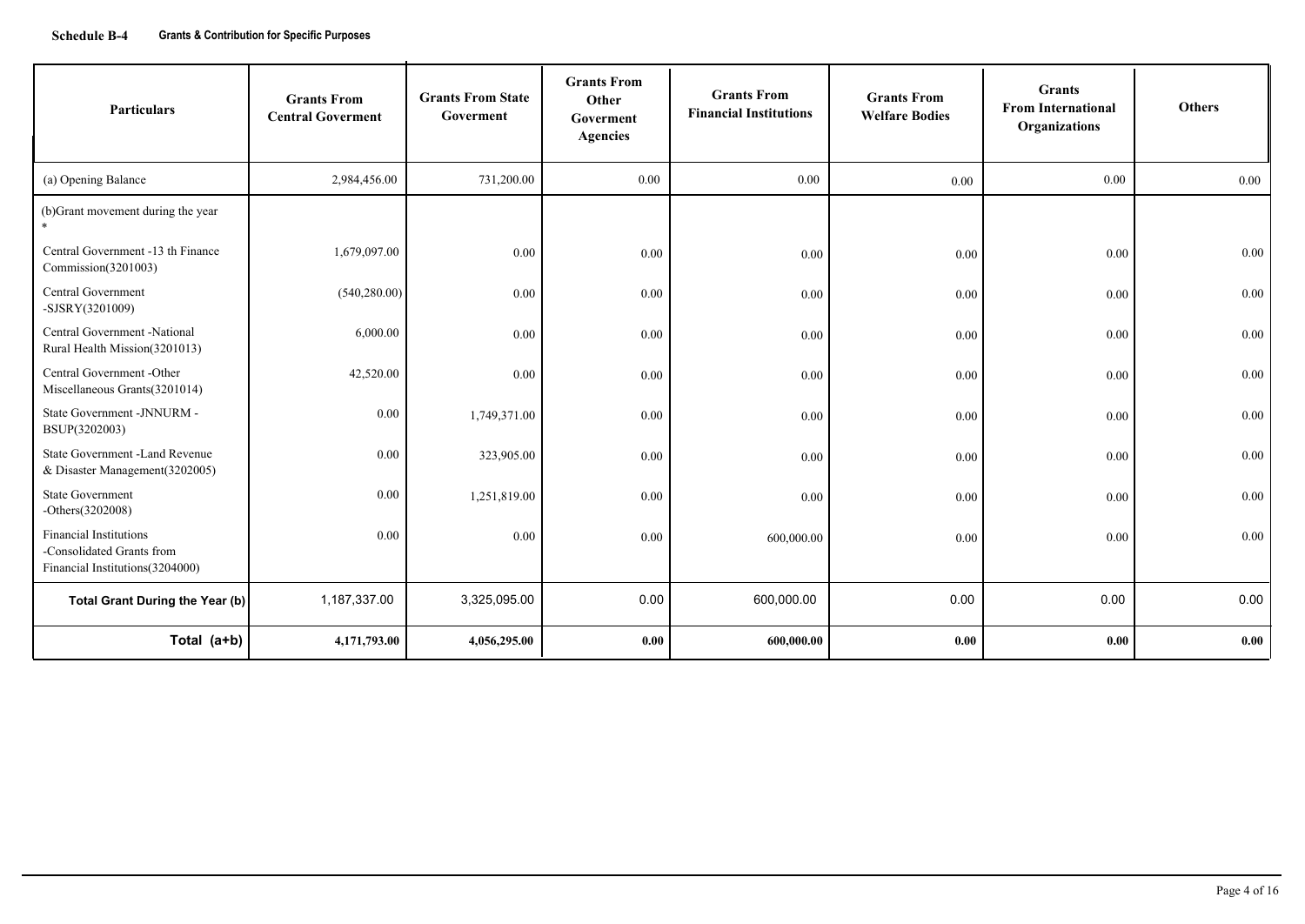## **Schedule B-4A Grants & Contribution for Specific Purposes**

Grants From Central Government \*

| Account<br>Code | <b>Particulars</b>                                | <b>Opening Balance</b><br>as per the last account<br>(Rs.) | <b>Additions during</b><br>the year (Rs.) | Total<br>(Rs.) | Deductions /<br><b>Adjustments during</b><br>the year (Rs.) | Balance at the end of<br>the current year (Rs.) |
|-----------------|---------------------------------------------------|------------------------------------------------------------|-------------------------------------------|----------------|-------------------------------------------------------------|-------------------------------------------------|
| 3201003         | Central Government -13 th Finance Commission      | 0.00                                                       | 1,679,097.00                              | 1,679,097.00   | 0.00                                                        | 1,679,097.00                                    |
| 3201009         | Central Government -SJSRY                         | 2,984,456.00                                               | 2,288,190.00                              | 5,272,646.00   | 2,828,470.00                                                | 2,444,176.00                                    |
| 3201013         | Central Government -National Rural Health Mission | 0.00                                                       | 981,000.00                                | 981,000.00     | 975,000.00                                                  | 6,000.00                                        |
| 3201014         | Central Government - Other Miscellaneous Grants   | 0.00                                                       | 3,726,520.00                              | 3,726,520.00   | 3,684,000.00                                                | 42,520.00                                       |
|                 | <b>Grand Total</b>                                | 2,984,456.00                                               | 8,674,807.00                              | 11,659,263.00  | 7,487,470.00                                                | 4,171,793.00                                    |

Grants From State Government \*

| Account<br>Code | <b>Particulars</b>                                    | <b>Opening Balance</b><br>as per the last account<br>(Rs.) | <b>Additions during</b><br>the year (Rs.) | <b>Total</b><br>(Rs.) | Deductions /<br><b>Adjustments during</b><br>the year (Rs.) | Balance at the end of<br>the current year (Rs.) |
|-----------------|-------------------------------------------------------|------------------------------------------------------------|-------------------------------------------|-----------------------|-------------------------------------------------------------|-------------------------------------------------|
| 3202003         | State Government - JNNURM - BSUP                      | 0.00                                                       | 1,749,371.00                              | 1,749,371.00          | 0.00                                                        | 1,749,371.00                                    |
| 3202005         | State Government - Land Revenue & Disaster Management | 731,200.00                                                 | 341,265.00                                | 1,072,465.00          | 17,360.00                                                   | 1,055,105.00                                    |
| 3202008         | State Government -Others                              | 0.00                                                       | 26,396,819.00                             | 26,396,819.00         | 25,145,000.00                                               | 1,251,819.00                                    |
|                 | <b>Grand Total</b>                                    | 731,200.00                                                 | 28,487,455.00                             | 29,218,655.00         | 25,162,360.00                                               | 4,056,295.00                                    |

Grants From Financial Institutions \*

| Account<br>Code    | <b>Particulars</b>                                                       | <b>Opening Balance</b><br>as per the last account<br>(Rs.) | <b>Additions during</b><br>the year (Rs.) | <b>Total</b><br>(Rs.) | Deductions /<br><b>Adjustments during</b><br>the year (Rs.) | Balance at the end of<br>the current year (Rs.) |
|--------------------|--------------------------------------------------------------------------|------------------------------------------------------------|-------------------------------------------|-----------------------|-------------------------------------------------------------|-------------------------------------------------|
| 3204000            | Financial Institutions - Consolidated Grants from Financial Institutions | $0.00\,$                                                   | 600,000.00                                | 600,000.00            | 0.00                                                        | 600,000.00                                      |
| <b>Grand Total</b> |                                                                          | 0.00 <sub>l</sub>                                          | 600,000.00                                | 600,000.00            | 0.00                                                        | 600,000.00                                      |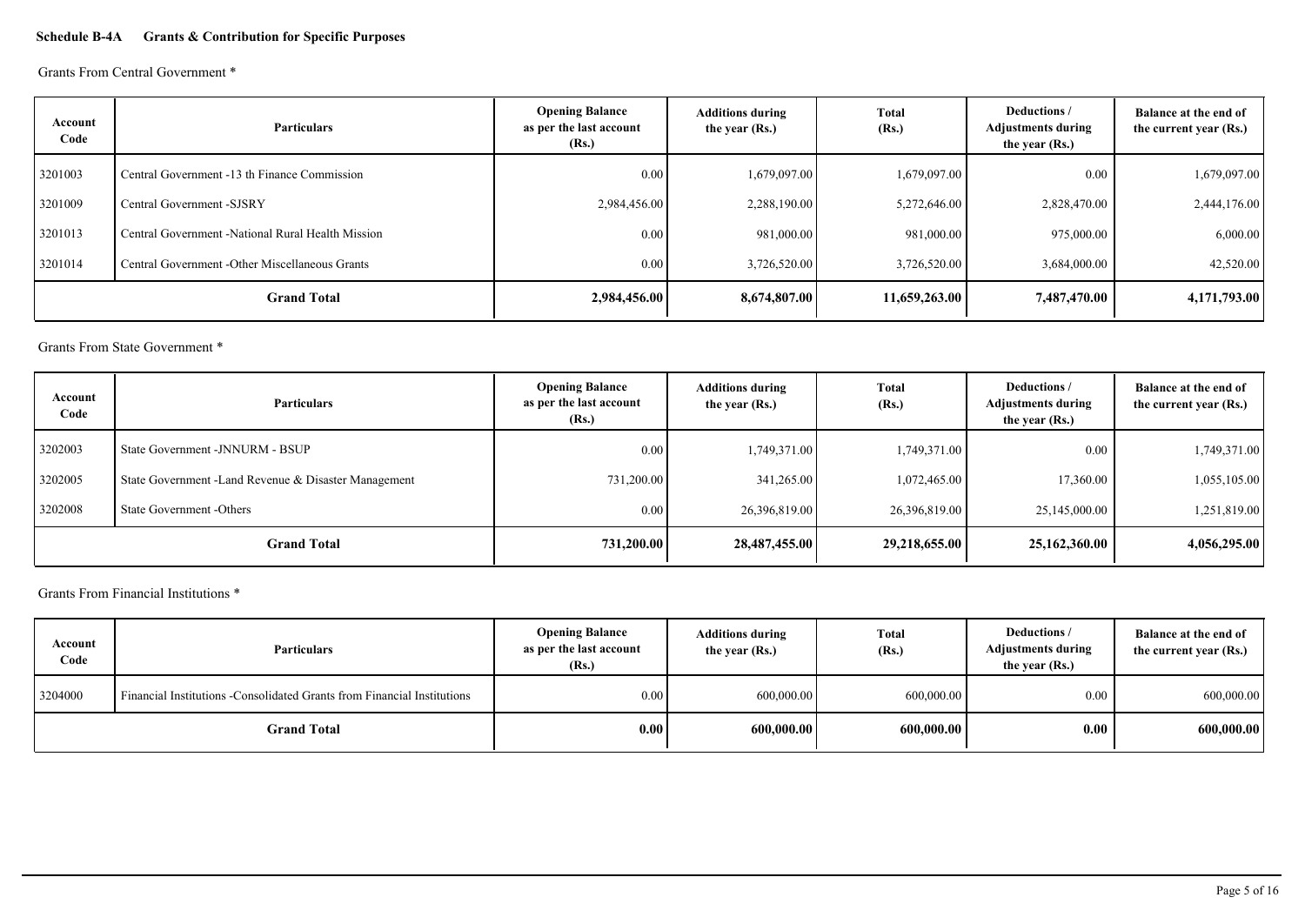## **Schedule B-7 Deposits received**

| Account<br>Code | <b>Particulars</b>                                                                    | <b>Current Year</b><br>Amount<br>(Rs.) | <b>Previous Year</b><br>Amount<br>(Rs.) |
|-----------------|---------------------------------------------------------------------------------------|----------------------------------------|-----------------------------------------|
| 3401000         | From Contractors/Suppliers -Consolidated Deposits received from Contractors/Suppliers | 0.00                                   | 1,141,915.00                            |
| 3401002         | From Contractors/Suppliers - Security Deposit - Municipal Fund                        | 1,020,369.00                           | 0.00                                    |
| 3401004         | From Contractors/Suppliers -Security Deposit - Schemes                                | 850.00                                 | 0.00                                    |
| 3408001         | From Others -RTI Fees                                                                 | 30.00                                  | 0.00                                    |
| 3408002         | From Others - From Other Agencies                                                     | 0.00                                   | 3,414,833.00                            |
|                 | <b>Total - Deposits received</b>                                                      | 1,021,249.00                           | 4,556,748.00                            |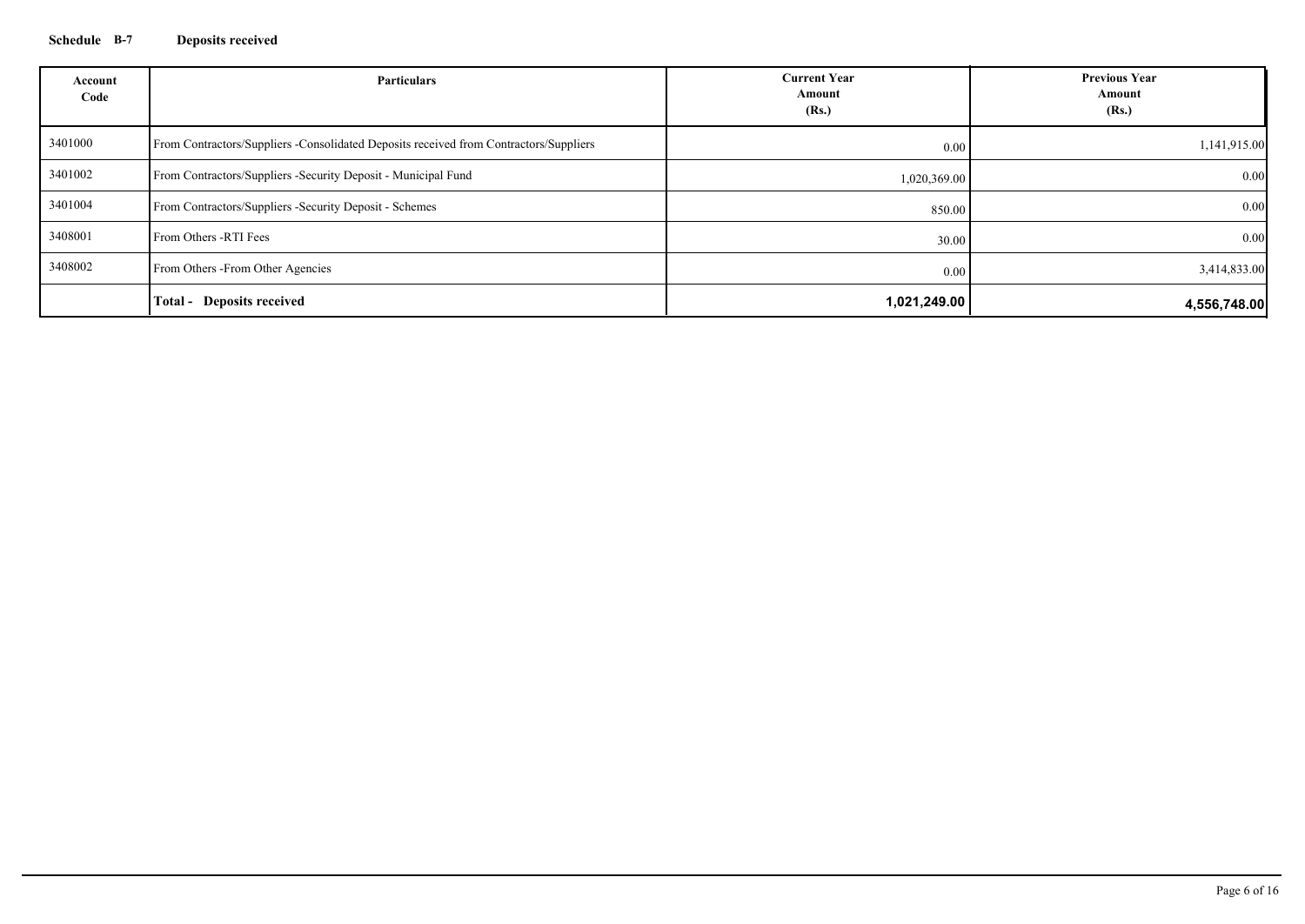## **Schedule B-9 Other liabilities (Sundry Creditors)**

| Account<br>Code | <b>Particulars</b>                                        | <b>Current Year</b><br>Amount<br>(Rs.) | <b>Previous Year</b><br>Amount<br>(Rs.) |
|-----------------|-----------------------------------------------------------|----------------------------------------|-----------------------------------------|
| 3501001         | Creditors -Suppliers Control Account                      | 437,590.00                             | $0.00\,$                                |
| 3501002         | Creditors -Contractors Control Account                    | 371,367.00                             | $0.00\,$                                |
| 3501003         | Creditors - Expenses Payable                              | 174,833.00                             | 40,752.00                               |
| 3501010         | Creditors -Payables against Scheme Expenses               | 0.00                                   | 0.00                                    |
| 3501101         | Employee Liabilities -Salary Payable (staff and officers) | 0.00                                   | $0.00\,$                                |
| 3501102         | Employee Liabilities - Wages Payable (labourers)          | 7,670.00                               | 0.00                                    |
| 3501104         | Employee Liabilities -Provident Fund Payable              | 0.00                                   | 0.00                                    |
| 3501105         | Employee Liabilities -Pension Liabilities                 | 0.00                                   | 0.00                                    |
| 3501106         | Employee Liabilities - Welfare Funds Liability            | 0.00                                   | 16,052.00                               |
| 3501110         | Employee Liabilities - Other Liabilities                  | 0.00                                   | 0.00                                    |
| 3502001         | Recoveries payable -P.F. Deductions                       | 0.00                                   | 0.00                                    |
| 3502002         | Recoveries payable -Insurance Premium Deductions          | 0.00                                   | $0.00\,$                                |
| 3502005         | Recoveries payable -Profession Tax Deduction              | 0.00                                   | $0.00\,$                                |
| 3502006         | Recoveries payable -TDS - Employees                       | 0.00                                   | $0.00\,$                                |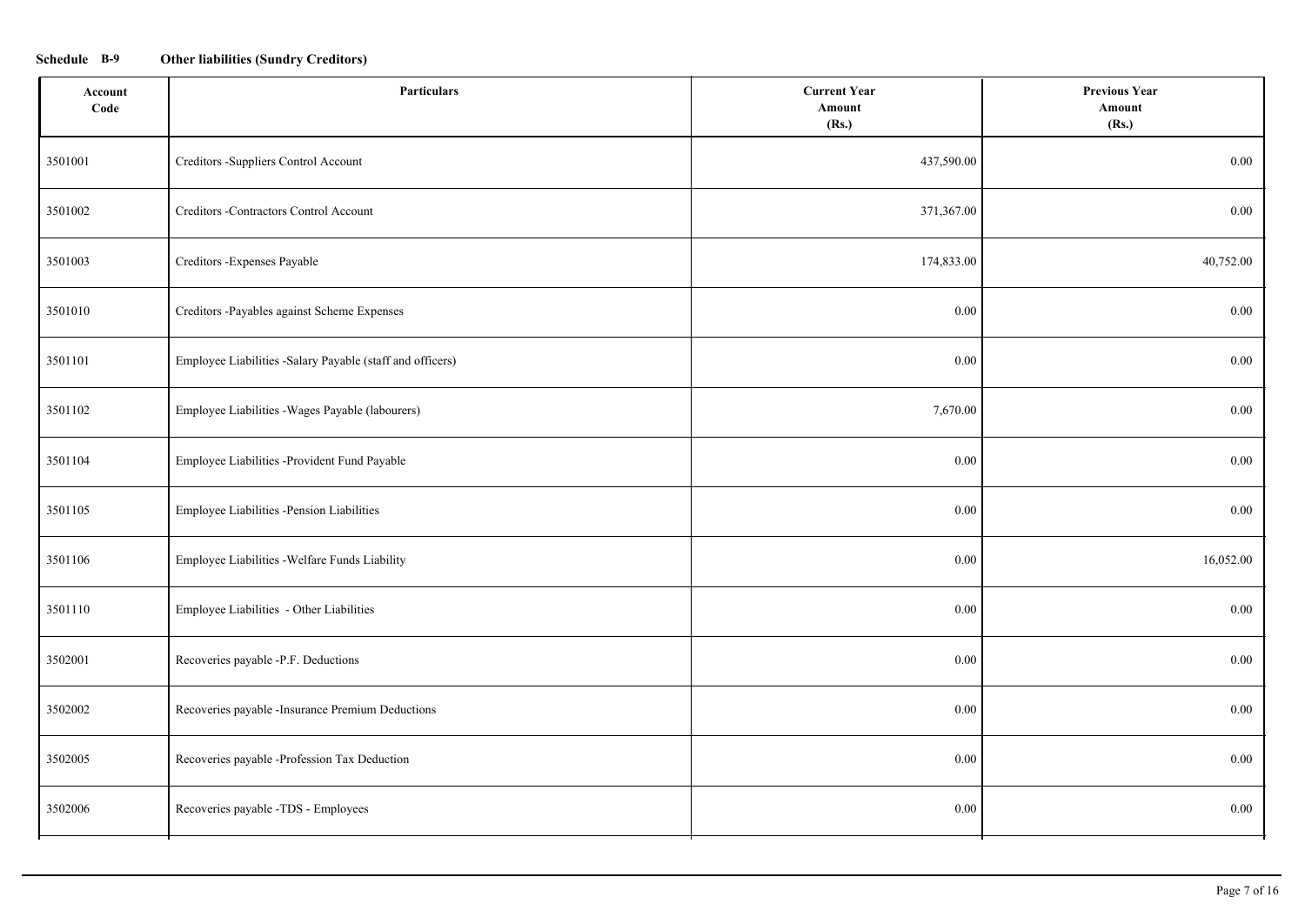## **Schedule B-9 Other liabilities (Sundry Creditors)**

| Account<br>Code | <b>Particulars</b>                                                                 | <b>Current Year</b><br>Amount<br>(Rs.) | <b>Previous Year</b><br>Amount<br>(Rs.) |
|-----------------|------------------------------------------------------------------------------------|----------------------------------------|-----------------------------------------|
| 3502008         | Recoveries payable -Vat Deduction                                                  | $0.00\,$                               | 0.00                                    |
| 3502009         | Recoveries payable -TDS - Contractors                                              | 0.00                                   | 0.00                                    |
| 3502013         | Recoveries payable -Vat Deduction - Scheme expenses                                | $0.00\,$                               | $0.00\,$                                |
| 3502015         | Recoveries payable -Labour Cess- Contractors                                       | $0.00\,$                               | $0.00\,$                                |
| 3502016         | Recoveries payable -Bank Loan                                                      | $0.00\,$                               | $0.00\,$                                |
| 3502017         | Recoveries payable -Group Insurance /Salary Saving scheme                          | $0.00\,$                               | $0.00\,$                                |
| 3502018         | Recoveries payable -Other Deductions                                               | 0.00                                   | $0.00\,$                                |
| 3502020         | Recoveries payable - EPF Deduction                                                 | 0.00                                   | 0.00                                    |
| 3503000         | Government Dues payable-Consolidated Government dues payable                       | 19.00                                  | 19.00                                   |
| 3504109         | Advance Collection of Revenues - Advance Receipts - Rent Year 1                    | 3,749,785.00                           | $0.00\,$                                |
| 3504113         | Advance Collection of Revenues - Advance Receipts - License Fees Year 1            | 2,791,096.55                           | 1,458,523.00                            |
| 3504114         | Advance Collection of Revenues - Advance Receipts - License Fees Year 2            | 631,113.00                             | $0.00\,$                                |
| 3504119         | Advance Collection of Revenues - Advance Receipts - Garbage Collection Fees Year 1 | 837,415.50                             | 468,240.00                              |
| 3504120         | Advance Collection of Revenues - Advance Receipts - Garbage Collection Fees Year 2 | 237,085.00                             | $0.00\,$                                |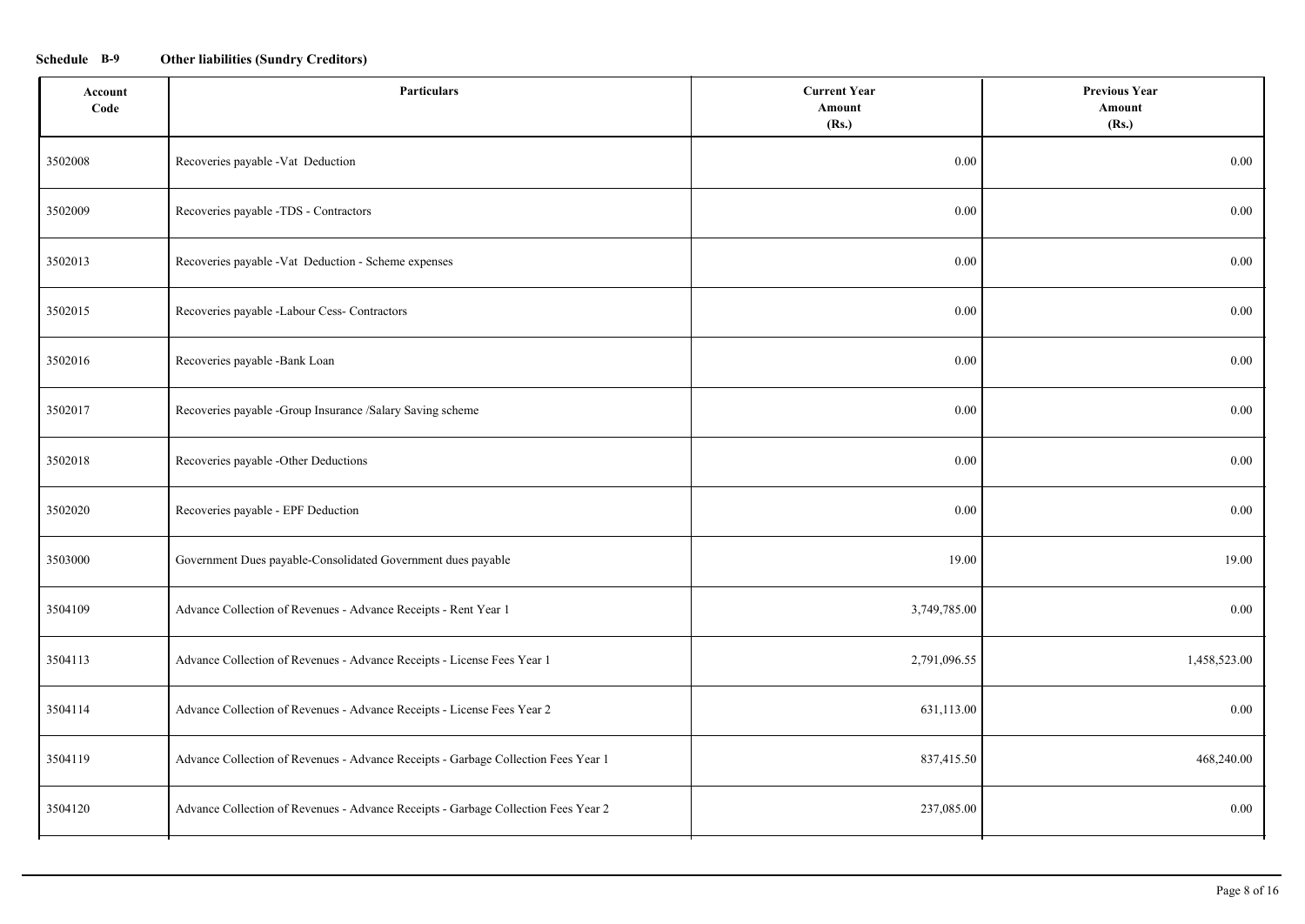## **Schedule B-9 Other liabilities (Sundry Creditors)**

| Account<br>Code | Particulars                                                                | <b>Current Year</b><br>Amount<br>(Rs.) | <b>Previous Year</b><br>Amount<br>(Rs.) |
|-----------------|----------------------------------------------------------------------------|----------------------------------------|-----------------------------------------|
| 3504123         | Advance Collection of Revenues - Advance Receipts - Sanitation Fees Year 1 | 115,971.00                             | 80,461.00                               |
| 3504124         | Advance Collection of Revenues - Advance Receipts - Sanitation Fees Year 2 | 23,230.00                              | $0.00\,$                                |
|                 | <b>Total - Other liabilities (Sundry Creditors)</b>                        | 9,377,175.05                           | 2,064,047.00                            |

#### **Schedule B-10 Provisions**

| Account<br>Code | Particulars                                                   | <b>Current Year</b><br>Amount<br>(Rs.) | <b>Previous Year</b><br>Amount<br>(Rs.) |
|-----------------|---------------------------------------------------------------|----------------------------------------|-----------------------------------------|
| 3601000         | Provisions for Expenses - Consolidated Provision for Expenses | 204,103.00                             | 297,548.00                              |
|                 | <b>Total - Provisions</b>                                     | 204,103.00                             | 297,548.00                              |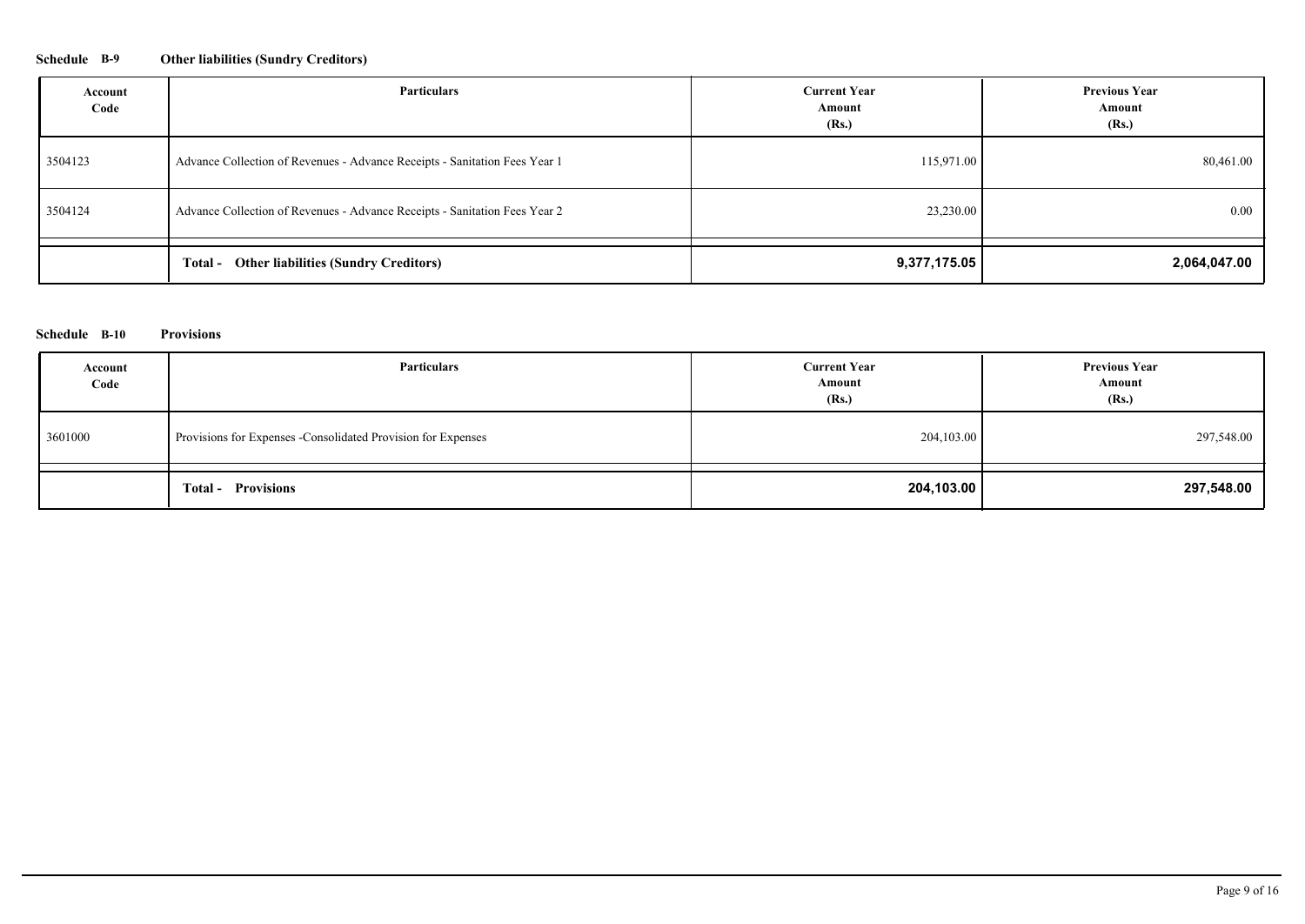#### **Schedule B-11 Fixed Assets**

|                 |                                                            |                           |                                                     | <b>Gross Block</b>                        |                            | <b>Accumulated Depriciation</b> |                                                     |                                           |                             | <b>Net Block</b>                 |                                |
|-----------------|------------------------------------------------------------|---------------------------|-----------------------------------------------------|-------------------------------------------|----------------------------|---------------------------------|-----------------------------------------------------|-------------------------------------------|-----------------------------|----------------------------------|--------------------------------|
| Account<br>Code | <b>Particulars</b>                                         | Opening<br><b>Balance</b> | Additionsdur<br>ing the<br>period<br><b>Balance</b> | <b>Deductions</b><br>during the<br>period | Cost at the end<br>of year | Opening<br><b>Balance</b>       | Additionsdur<br>ing the<br>period<br><b>Balance</b> | <b>Deductions</b><br>during the<br>period | Total at the<br>end of year | At the end<br>of current<br>year | At the end of<br>previous year |
| 1               | $\overline{2}$                                             | $\mathbf{3}$              | $\overline{4}$                                      | 5                                         | 6                          | $\overline{7}$                  | $\bf{8}$                                            | 9 <sup>°</sup>                            | 10                          | 11                               | 12                             |
| 4101000         | Land                                                       | 0.00                      | 0.00                                                | 0.00                                      | 0.00                       |                                 |                                                     |                                           |                             |                                  | 0.00                           |
| 4102000         | Building                                                   | 794,386.00                | 3,340,163.00                                        | 0.00                                      | 4,134,549.00               | 20,531.00                       | 102,134.27                                          | 0.00                                      | 122,665.27                  | 4,011,883.73                     | 773,855.00                     |
| 4103000         | Roads and Bridges                                          | 0.00                      | 0.00                                                | 0.00                                      | 0.00                       | 0.00                            |                                                     |                                           |                             |                                  | $0.00\,$                       |
| 4103100         | Sewerage and drainage                                      | 0.00                      | 52,610.00                                           | 52,610.00                                 | 0.00                       | 0.00                            | 3,509.09                                            | 3,509.00                                  | 0.09                        | $-0.09$                          | $0.00\,$                       |
| 4103200         | Water ways                                                 | 0.00                      | 162,031.00                                          | 162,031.00                                | 0.00                       | 0.00                            | 8,101.55                                            | 8,102.00                                  | $-0.45$                     | 0.45                             | 0.00                           |
| 4103300         | Public Lighting                                            | 0.00                      | 160,000.00                                          | 160,000.00                                | 0.00                       | 0.00                            | 8,000.00                                            | 8,000.00                                  | 0.00                        | 0.00                             | 0.00                           |
| 4103400         |                                                            | 0.00                      | 0.00                                                | 0.00                                      | 0.00                       | 0.00                            |                                                     |                                           |                             |                                  | 0.00                           |
| 4104000         | Plants & Machinery                                         | 265,000.00                | 199,240.00                                          | 0.00                                      | 464,240.00                 | 26,500.00                       | 36,462.50                                           | 0.00                                      | 62,962.50                   | 401,277.50                       | 238,500.00                     |
| 4105000         | Vehicles                                                   | 4,886,097.00              | 2,380,240.00                                        | 199,240.00                                | 7,067,097.00               | 672,230.00                      | 706,710.59                                          | 0.00                                      | 1,378,940.59                | 5,688,156.41                     | 4,213,867.00                   |
| 4106000         | Office $&$ other equipment                                 | 1,370,207.00              | 640,778.00                                          | 169,757.00                                | 1,841,228.00               | 288,923.00                      | 339,615.60                                          | 59,213.00                                 | 569,325.60                  | 1,271,902.40                     | 1,081,284.00                   |
| 4107000         | Furniture, fixtures, fittings<br>and electrical appliances | 1,395,175.00              | 671,224.00                                          | 48,858.00                                 | 2,017,541.00               | 165,303.00                      | 204,426.65                                          | 4,886.00                                  | 364,843.65                  | 1,652,697.35                     | 1,229,872.00                   |
| 4108000         | Other fixed assets                                         | 0.00                      | 0.00                                                | 0.00                                      | 0.00                       | 0.00                            |                                                     |                                           |                             |                                  | 0.00                           |
| 4108500         | Intangible Assets                                          | 20,000.00                 | 20,000.00                                           | 20,000.00                                 | 20,000.00                  | 4,000.00                        | 8,000.00                                            | 4,000.00                                  | 8,000.00                    | 12,000.00                        | 16,000.00                      |
|                 | Total                                                      | 8,730,865.00              | 7,626,286.00                                        | 812,496.00                                | 15,544,655.00              | 1,177,487.00                    | 1,416,960.25                                        | 87,710.00                                 | 2,506,737.25                | 13,037,917.75                    | 7,553,378.00                   |
|                 | Capital Work-in-progress                                   | 0.00                      | 0.00                                                | 0.00                                      | 0.00                       |                                 |                                                     |                                           |                             |                                  |                                |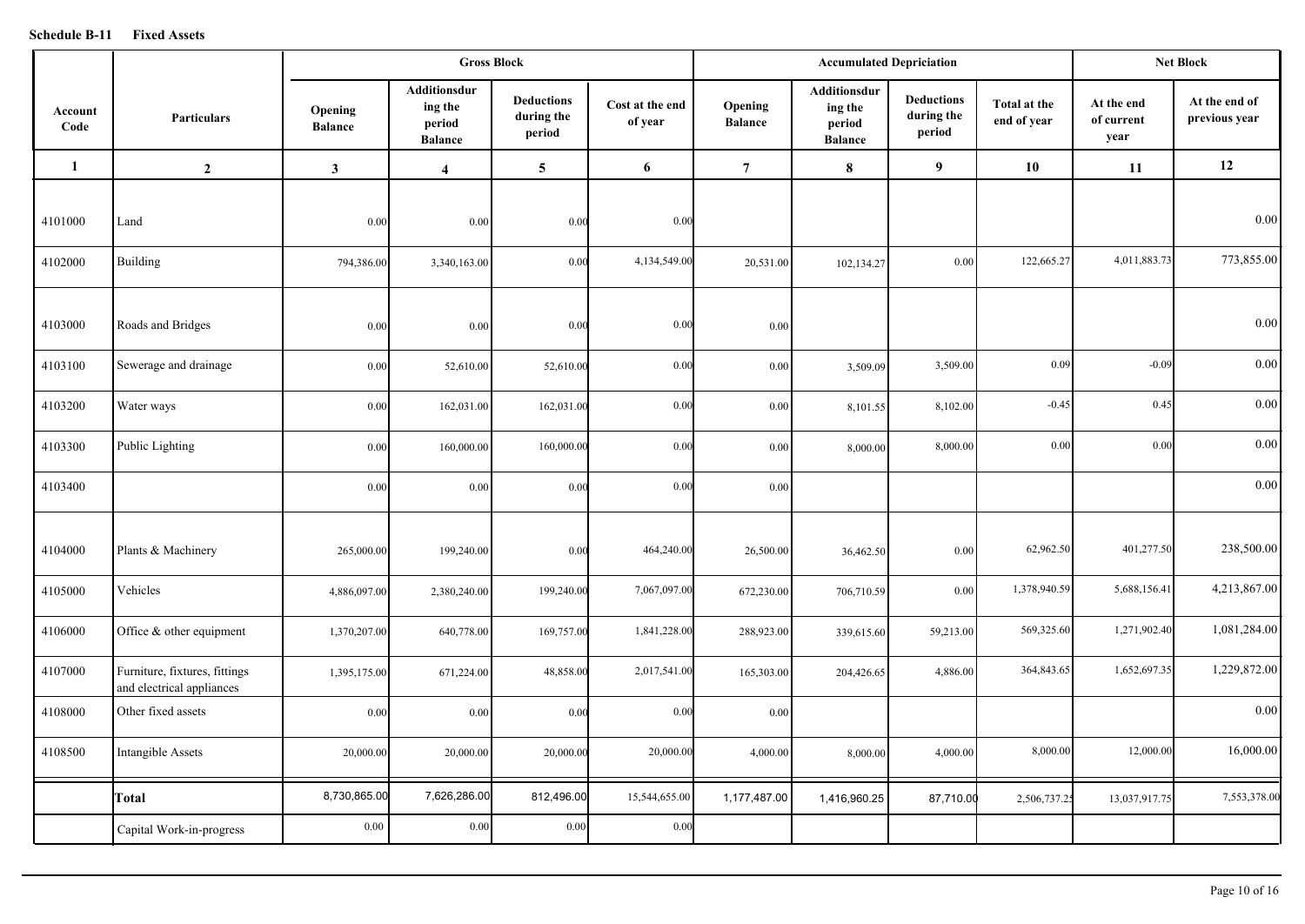## **Schedule B-12 Investment - General Fund**

| Account<br>Code | <b>Particulars</b>                                      | With Whom Invested                     | <b>Face Value</b><br>(Rs.) | <b>Current Year</b><br><b>Carrying Cost</b><br>(Rs.) | <b>Previous Year</b><br><b>Carrying Cost</b><br>(Rs.) |
|-----------------|---------------------------------------------------------|----------------------------------------|----------------------------|------------------------------------------------------|-------------------------------------------------------|
| 4208001         | Other Investments - Fixed Deposits with<br><b>Banks</b> | $\overline{10}$                        | 30,798,776.00              | 30,798,776.00                                        | 0.00                                                  |
|                 |                                                         | <b>Total of Investment General Fun</b> | 30,798,776.00              | 30,798,776.00                                        | 0.00 <sub>l</sub>                                     |

## **Schedule B-15: Sundry Debtors (Receivables)**

| Account<br>Code | <b>Particulars</b>                                                                      | <b>Gross Amount</b><br>(Rs.) | <b>Provision for Outstanding</b><br><b>Revenues</b><br>(Rs.) | <b>Net Amount</b><br>(Rs.) | Previous year Net<br>Amount (Rs.) |
|-----------------|-----------------------------------------------------------------------------------------|------------------------------|--------------------------------------------------------------|----------------------------|-----------------------------------|
|                 | Consolidated Sundry Debtors (Receivables) -Consolidated Sundry<br>Debtors (Receivables) |                              |                                                              |                            |                                   |
| 431000000       | Consolidated Sundry Debtors (Receivables) -Consolidated Sundry<br>Debtors (Receivables) | 0.00                         | 0.00                                                         | 0.00                       | 0.00                              |
| 431300600       | Receivable for Fees & User Charges -License Fees Receivable - Current<br>Year           | 0.00                         | 0.00                                                         | 0.00                       | 0.00                              |
| 431400300       | Receivable from other sources -Rent Receivable - Year 2                                 | 0.00                         | 0.00                                                         | 0.00                       | 0.00                              |
| 431500100       | Receivable from Government -Grants                                                      | 0.00                         | 0.00                                                         | 0.00                       | 0.00                              |
|                 | Sub - total                                                                             | 0.00                         | 0.00                                                         | 0.00                       | 0.00                              |
|                 | Receivable from other sources -Consolidated Receivable from other<br>sources            |                              |                                                              |                            |                                   |
| 431400100       | Receivable from other sources -Rent Receivable - Current Year                           | 2,345,097.00                 | 0.00                                                         | 2,345,097.00               | 0.00                              |
| 431400200       | Receivable from other sources - Rent Receivable - Year 1                                | 1,643,663.00                 | 0.00                                                         | 1,643,663.00               | 0.00                              |
|                 | Sub - total                                                                             | 3,988,760.00                 | 0.00                                                         | 3,988,760.00               | 0.00                              |
|                 | Receivable from Government -Consolidated Receivable from<br>Government                  |                              |                                                              |                            |                                   |
| 431500200       | Receivable from Government -Assigned Revenue                                            | $-467,000.00$                | 0.00                                                         | 0.00                       | 467,000.00                        |
|                 | Sub - total                                                                             | -467,000.00                  | 0.00                                                         | 0.00                       | 467,000.00                        |
|                 |                                                                                         | 3,521,760.00                 | 0.00                                                         | 3,988,760.00               | 467,000.00                        |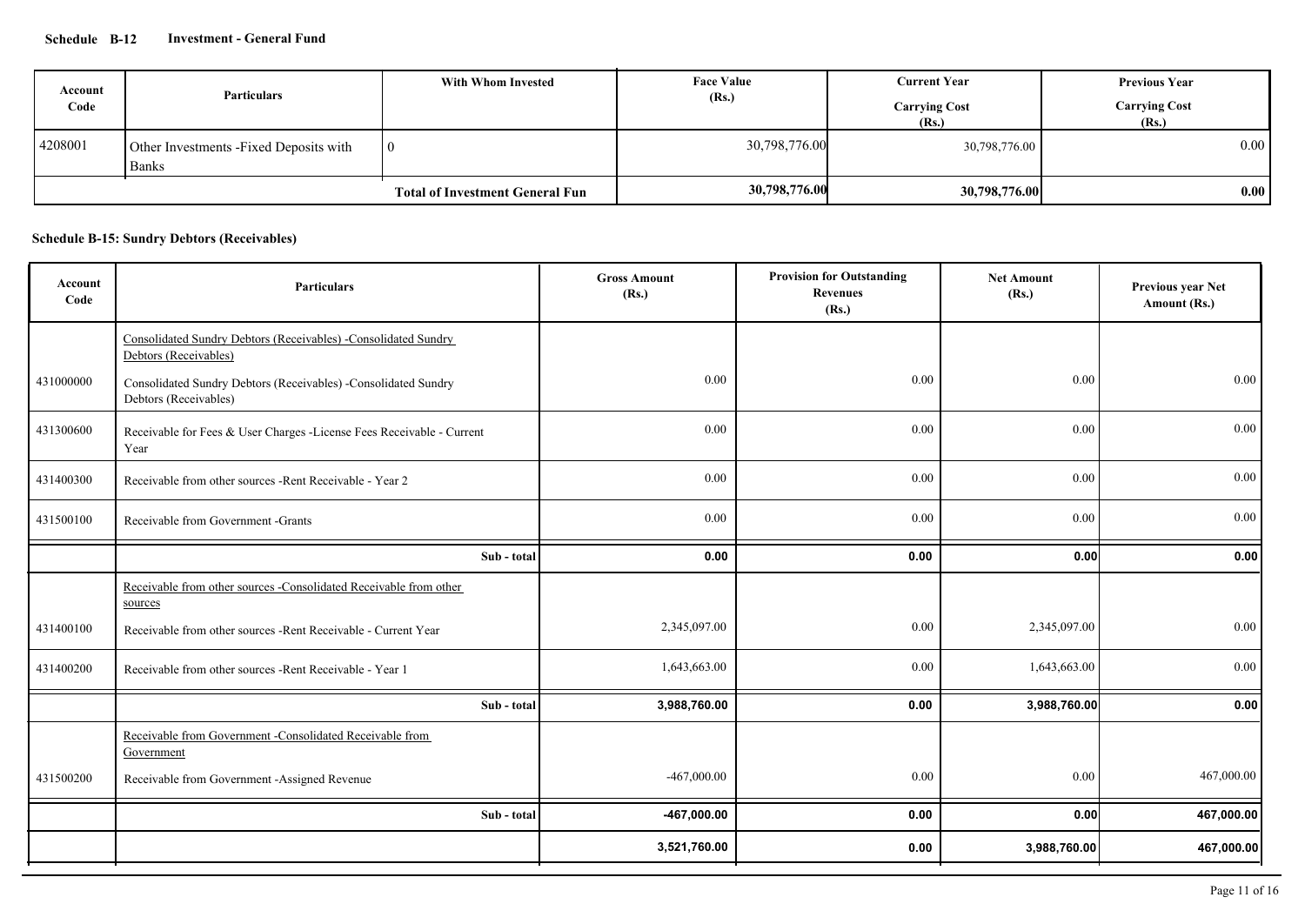## **Schedule B-16**

| Account<br>Code | Particulars                                                                | <b>Current Year</b><br>Amount<br>(Rs.) | <b>Previous Year</b><br>Amount<br>(Rs.) |
|-----------------|----------------------------------------------------------------------------|----------------------------------------|-----------------------------------------|
| 4402000         | Administration - Consolidated prepaid - Administration                     | 100,000.00                             | 100,000.00                              |
| 4403000         | Operations & Maintenance - Consolidated prepaid - Operations & Maintenance | 0.00                                   | 18,000.00                               |
|                 | <b>Prepaid expenses</b><br>Total-                                          | 100,000.00                             | 118,000.00                              |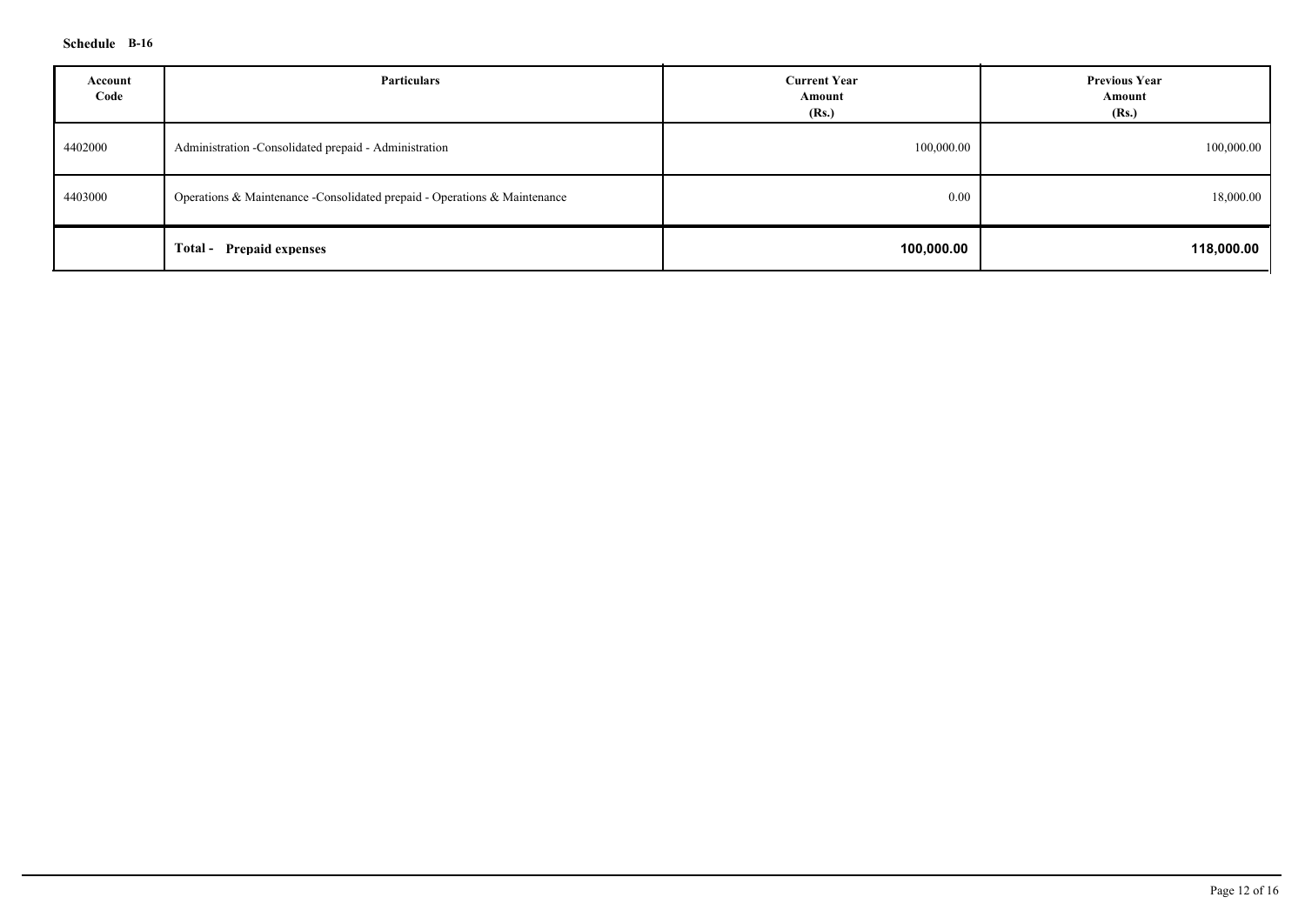## **Schedule B-17 Cash and Bank Balances**

| Account<br>Code | <b>Particulars</b>                                                                                         | <b>Current Year</b><br>Amount<br>(Rs.) | <b>Previous Year</b><br>Amount<br>(Rs.) |
|-----------------|------------------------------------------------------------------------------------------------------------|----------------------------------------|-----------------------------------------|
|                 | <b>Cash and Equivalents</b>                                                                                |                                        |                                         |
| 4501001         | Cash in hand                                                                                               | 74,590.00                              | $0.00\,$                                |
| 4501003         | Cheques in hand                                                                                            | $0.00\,$                               | $0.00\,$                                |
|                 | <b>Sub Total</b>                                                                                           | 74,590.00                              | 0.00                                    |
|                 | <b>Cash Balance with Bank - Municipal Funds</b><br><b>Municipal Fund (Nationalized Banks) - HO / Zones</b> |                                        |                                         |
| 4502001         | Oriental Bank of Commerce -A/c No 1602                                                                     | 46,713.00                              | 35,143.00                               |
| 4502201         | <b>Municipal Fund (Other Scheduled Banks) - HO / Zones</b><br>Axis Bank - Revenue Account                  | 132,030.32                             | 8,152,243.00                            |
| 4502202         | Axis Bank (4457) - BRGF                                                                                    | 42,520.00                              | 27,604.00                               |
| 4502203         | Axis Bank (1710) - Expenses Account                                                                        | 5,714,658.64                           | 16,070,537.00                           |
|                 | <b>Sub Total</b>                                                                                           | 5,935,921.96                           | 24,285,527.00                           |
|                 | <b>Balance with Bank - Grant Funds</b><br><b>Other Scheduled Banks</b>                                     |                                        |                                         |
| 4504201         | Axis Bank (5936) - SJSRY                                                                                   | 2,444,176.00                           | 2,984,456.00                            |
| 4504202         | Axis Bank (6275) - Disaster Management                                                                     | 580,710.00                             | 731,200.00                              |
| 4504203         | Axis Bank (8064) - GMC Relief Fund                                                                         | 1,251,819.00                           | 3,414,833.00                            |
| 4504204         | Axis Bank (6267) - BSUP                                                                                    | 1,749,371.00                           | $0.00\,$                                |
|                 |                                                                                                            |                                        |                                         |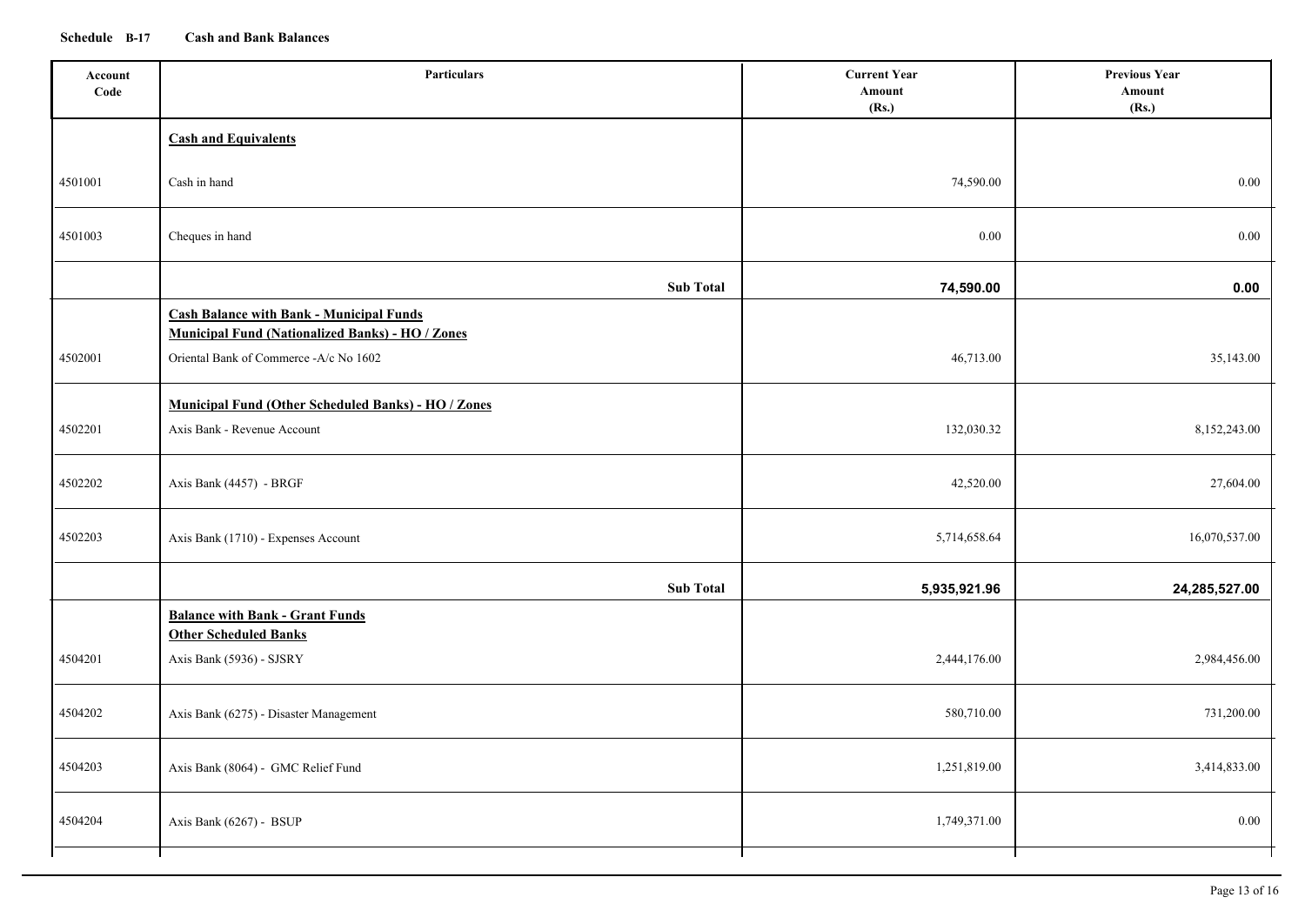## **Schedule B-17 Cash and Bank Balances**

| Account<br>Code | <b>Particulars</b>                  | <b>Current Year</b><br>Amount<br>(Rs.) | <b>Previous Year</b><br>Amount<br>(Rs.) |
|-----------------|-------------------------------------|----------------------------------------|-----------------------------------------|
|                 | <b>Sub Total</b>                    | 6,026,076.00                           | 7,130,489.00                            |
|                 | <b>Total Cash and Bank balances</b> | 12,036,587.96                          | 31,416,016.00                           |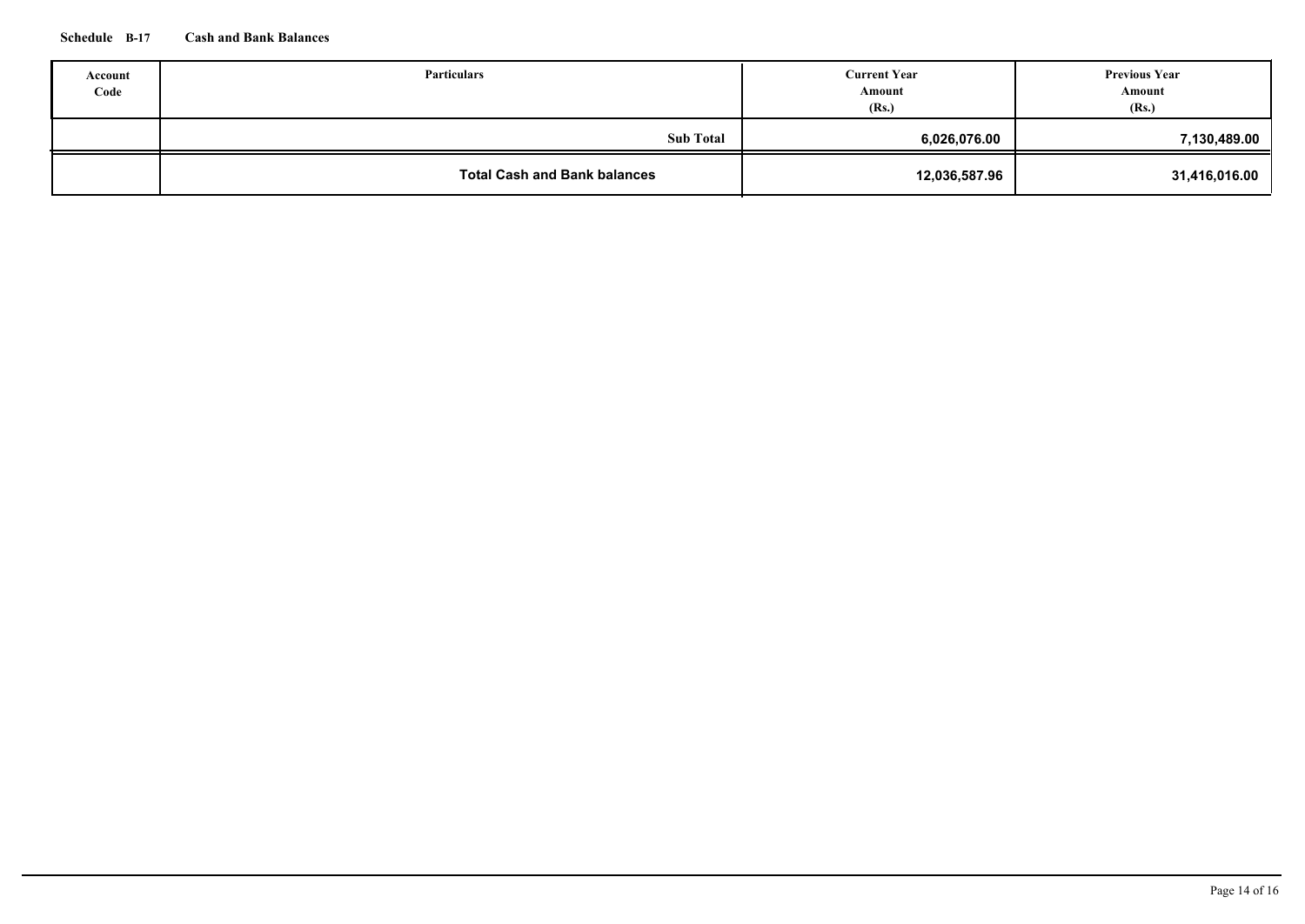| Account<br>Code | <b>Particulars</b>                                                               | <b>Opening Balance at the beginning</b><br>of the year (Rs.) | Paid during the current year<br>(Rs.) | Recovered during the year<br>(Rs.) | Balance outstanding at the end of<br>the year (Rs.) |
|-----------------|----------------------------------------------------------------------------------|--------------------------------------------------------------|---------------------------------------|------------------------------------|-----------------------------------------------------|
| 4601002         | Loans and advances to employees<br>-Advance for Vehicle Purchase                 | 0.00                                                         | 74,300.00                             | 74,300.00                          | 0.00                                                |
|                 | Sub-Total                                                                        | 0.00                                                         | 74,300.00                             | 74,300.00                          | 0.00                                                |
| 4601004         | Loans and advances to employees<br>-Advance for Festivals                        | 0.00                                                         | 258,000.00                            | 258,000.00                         | 0.00                                                |
|                 | Sub-Total                                                                        | 0.00                                                         | 258,000.00                            | 258,000.00                         | 0.00                                                |
| 4601007         | Loans and advances to employees<br>-Temporary Advances (For Official<br>Purpose) | 0.00                                                         | 2,648,538.00                          | 2,648,538.00                       | 0.00                                                |
|                 | Sub-Total                                                                        | 0.00                                                         | 2,648,538.00                          | 2,648,538.00                       | 0.00                                                |
| 4601008         | Loans and advances to employees<br>-Miscellaneous Advances                       | 50,000.00                                                    | 0.00                                  | 0.00                               | 50,000.00                                           |
|                 | Sub-Total                                                                        | 50,000.00                                                    | 0.00                                  | 0.00                               | 50,000.00                                           |
| 4602001         | Loans to Employee against GPF<br>-Employees (Staff)                              | 0.00                                                         | 2,003,000.00                          | 1,738,000.00                       | 265,000.00                                          |
|                 | Sub-Total                                                                        | 0.00                                                         | 2,003,000.00                          | 1,738,000.00                       | 265,000.00                                          |
| 4602002         | Loans to Employee against GPF<br>-Employees (Labour)                             | 0.00                                                         | 259,000.00                            | 259,000.00                         | 0.00                                                |
|                 | Sub-Total                                                                        | 0.00                                                         | 259,000.00                            | 259,000.00                         | 0.00                                                |
| 4604001         | Advance to Suppliers and<br>contractors -Public Works/Assets                     | 30,000.00                                                    | 0.00                                  | 30,000.00                          | 0.00                                                |
|                 | Sub-Total                                                                        | 30,000.00                                                    | 0.00                                  | 30,000.00                          | 0.00                                                |
| 4604002         | Advance to Suppliers and<br>contractors -Stores/Materials supply                 | 60,000.00                                                    | 0.00                                  | 60,000.00                          | 0.00                                                |
|                 | Sub-Total                                                                        | 60,000.00                                                    | 0.00                                  | 60,000.00                          | 0.00                                                |
| 4605001         | Advance to others -Mobilization<br>Advances                                      | 0.00                                                         | 21,500.00                             | 0.00                               | 21,500.00                                           |
|                 | Sub-Total                                                                        | 0.00                                                         | 21,500.00                             | 0.00                               | 21,500.00                                           |
| 4605003         | Advance to others -Advance against<br>Schemes                                    | 573,340.00                                                   | $0.00\,$                              | 573,340.00                         | 0.00                                                |